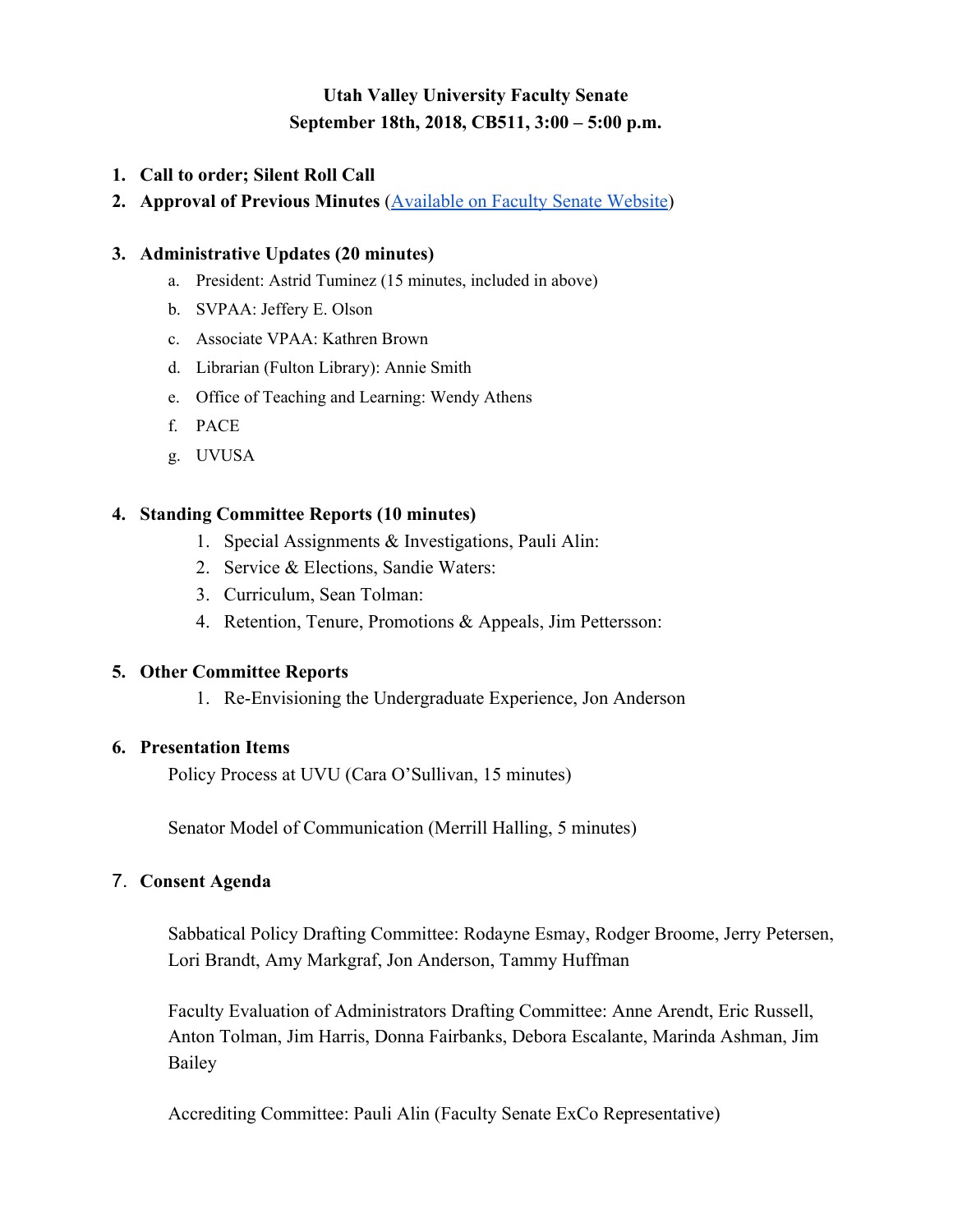#### **8. Debate Calendar (Senate Policy Approval Process)** [Policy Updates](https://docs.google.com/spreadsheets/d/1ogUOTkybP9_EBAc8SQE8kPQCDdWt1J8k9rRKaPPWX5Y/edit#gid=0)

#### A. Action Items (Motions Entertained)

B. First Readings (Discussion in Faculty Senate)

[Policy 114:](https://policy.uvu.edu/getDisplayFile/5750edfc97e4c89872d95667) Conflict of Interest. Sponsor: Cameron Martin, Steward: Jeremy Knee. Comment on **[Policy 114](https://docs.google.com/document/d/12rHjw8oK4n8NpUW5D0kdzkTm3p8gmB0p8SRM-X5VCsA/edit?usp=sharing)**. (Jeremy Knee, 30 minutes). [Policy 204:](https://policy.uvu.edu/getDisplayFile/5750f3b597e4c89872d95677) Appropriateness of Expenditure. Sponsor: Val Peterson, Steward: Jacob Atkin. Comment on [Policy 204.](https://docs.google.com/document/d/1swhRT0fhsGO4Tm1sJpMU3wzql1meugxXk683Z3v1WaM/edit?usp=sharing) (Sam Winterton and Jacob Atkin, 10 minutes).

[Policy 608:](https://policy.uvu.edu/getDisplayFile/59a85ccf568009ec588136ff) Internship Program Requirements and Implementation. Sponsor: Jeff Olson, Steward: Kat Brown. Comment on [Policy 608](https://docs.google.com/document/d/104BaCgzE6enwdXVG_xb14-eBJ6YpTWscXfeSr41FhMA/edit?usp=sharing). (Pilar Hayes, 10 minutes) [Policy 542:](https://policy.uvu.edu/getDisplayFile/59f24d4f02c8709e04dcd10f) Student Records Access (Student Privacy/FERPA). Sponsor: Kyle Reyes, Steward: Alex Marshall. Comment on [Policy 542.](https://docs.google.com/document/d/1D6YCH3nnrOo2U54VVy0ySAQg8YZA0V1Wx5x5Jgpi-RI/edit?usp=sharing) (Alex Marshall, 5 minutes)

[Policy 543:](https://policy.uvu.edu/getDisplayFile/59f24de302c8709e04dcd111) Use of Student SSN as Student IDs (Deletion). Sponsor: Kyle Reyes, Steward: Alex Marshall. Common on [Policy 543.](https://docs.google.com/document/d/19r-GR9-CAoFt_4jFVRNjoGydl0iuCG8PCVKQSqgySQ8/edit?usp=sharing) (Alex Marshall, 5 minutes)

C. Informational Items (Coming to next Faculty Senate meeting)

[Policy 304:](https://policy.uvu.edu/getDisplayFile/57dad24ed4504c980ebddbf9) Employment of Relatives (Deletion). Sponsor: Linda Makin, Steward: Christie Snyder. Comment on [Policy 304.](https://docs.google.com/document/d/1JLFDy3FTkYw1h6dnL8udFrnvt9DF07dQ4T8-9wJtzuU)

[Policy 710:](https://policy.uvu.edu/getDisplayFile/5b3a9eb4f799418820def7d0) Employment of Relatives (Deletion). Sponsor: Val Peterson, Steward: Jeremy Knee & Matthew Pedersen. Comment on [Policy 701](https://docs.google.com/document/d/1EzP-OPmXuk4jmVXohdgm37WZeQlUr32O1zslMt1xJL4).

#### D. Progress to Further Stages (Informational Only)

Policy 705: Unmanned Aircraft Systems. Sponsor: Val Peterson, Steward: Robin Ebenmeyer. Contact steward or [Cara O'Sullivan](mailto:Cara.OSullivan@uvu.edu) with comments.

# **9. Action Calendar**

A. Action Items (Motions Entertained)